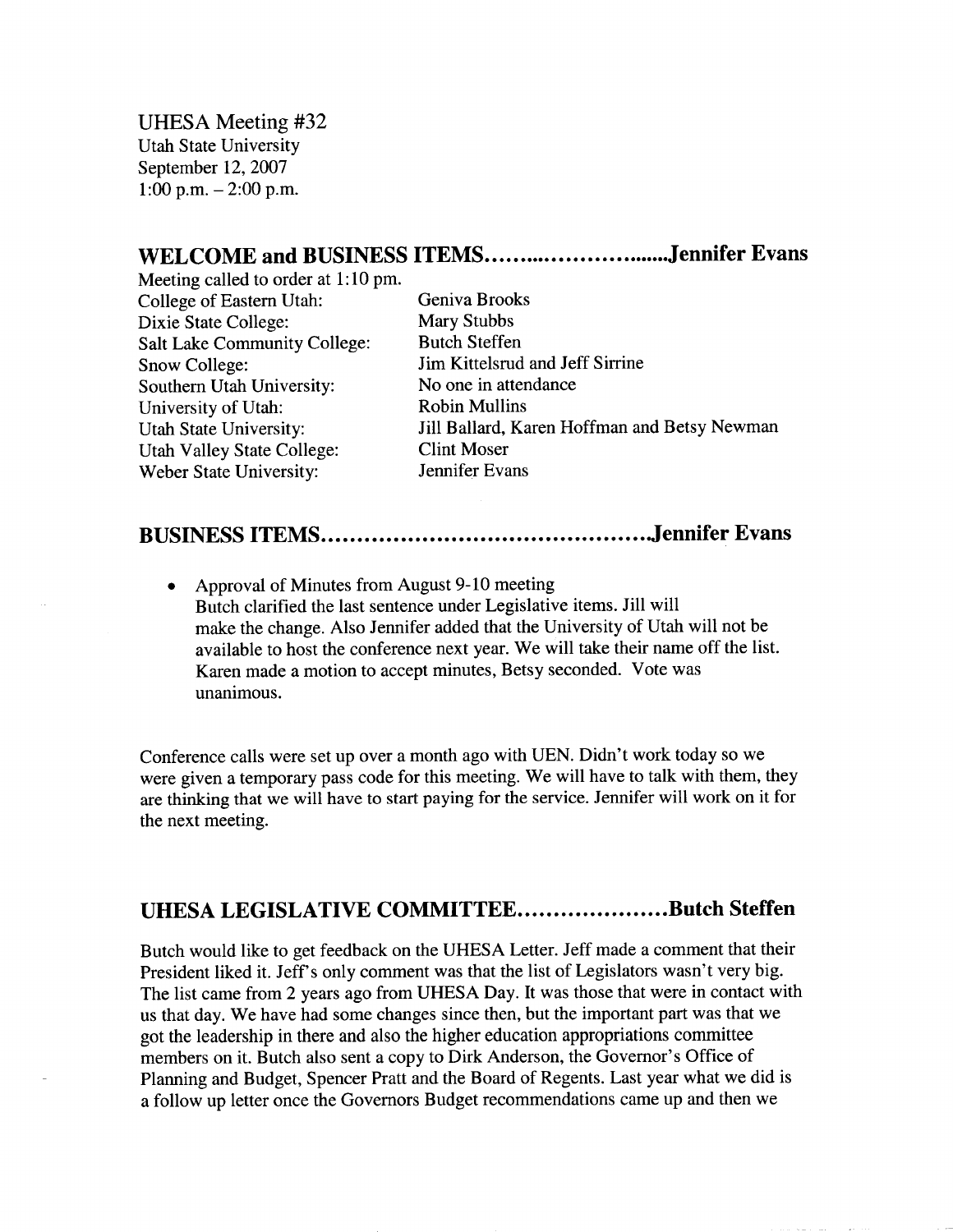adjusted our funding priorities. We also announced our UHESA day. If we want to do that we have the opportunity to do that in the next few weeks. We need to decide if we want to do that or if we want to try to get the information out with the grass root approach. If there is no feedback at this point, we should just see how it goes and then we can do a follow up letter because we do want to announce UHESA day. We are much more effective with the grass root approach. It was decided that the UHESA members get a copy to the legislators in their area, so that we can get this out to all legislators. Mary from Dixie presented the letter to their President and everything was okay. She is taking the letter to Frank the Legislative liaison today.

Butch received a couple of thank you emails from representative Wheatley and Bowman. Bud Bowman replied his thank you to all that was listed on the email list. Bud was asked to join us at our meeting at SUU in November. He has penciled us in, we just need to get the date and time to him. We will be meeting on Friday, November 16<sup>th</sup>. Butch will let Bud Bowman know the date we are meeting. He also invited Dirk Anderson.

Robin will be the co-chair for the Legislative Committee. We need to get someone from SLCC on the legislative committee. We also need to have someone from Dixie. We have Corey Reeves and he is the President of Classified Association, we would like to have someone besides the Presidents on the committee.

The scheduling of rooms at the Capitol is not available at this time. They are still going to use the West capitol Building as well as the Capitol Building. If we can get rooms in the Capitol building we will try and get them. If not we will meet in the West Capitol Building. UHESA day will be the 1<sup>st</sup> week of February. Butch will target one of those days during that week. If we have a preference we can talk more about it in October. We will not be able to schedule rooms until November. Access will be a little different with the legislators moving back to the main building.

The Governors Budget will be out within the next month, then if we need to adjust our letter

we can make the changes necessary. Board of Regents liked the letter. Their priorities are basically the same. The way they go for the Salary increases is that they want to get paid what the state employees get paid. They are also asking for retention money.

## **OTHER BUSINESS ITEMS Committee**

We need to find a new institution to Host the next conference in July 31- Aug 1. Jennifer will go over the list of the campus' we have visited and at the next meeting we can talk to institutions that we haven't visited for a while and see if they would be willing to host the conference. If everyone could go back and consider the idea of hosting the conference next year. We will talk about it more at our next meeting.

Jennifer will work with UEN about the UHESA number that we dial in to and see if we can get it working for the rest of the year.